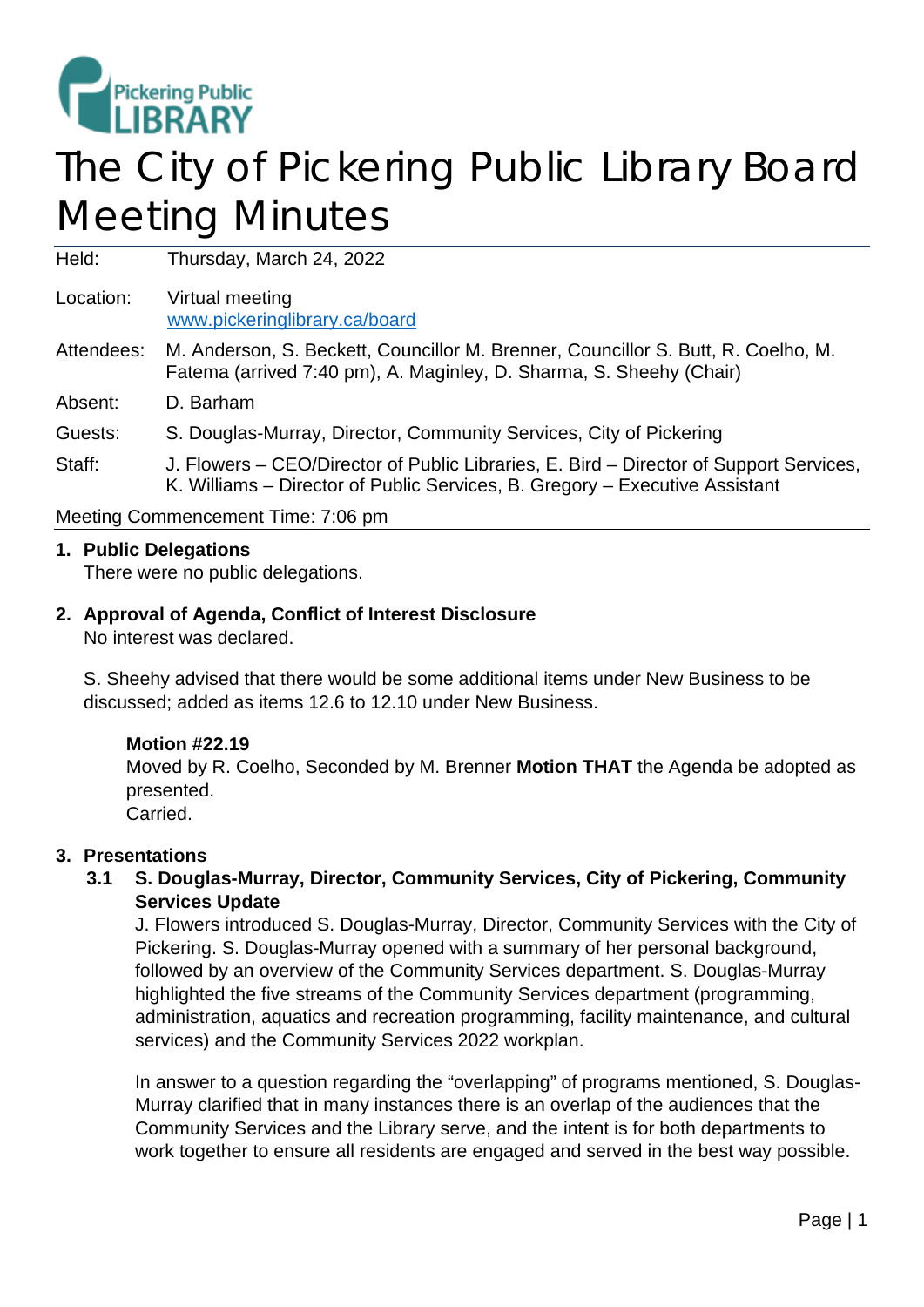# **The City of Pickering Public Library Board Meeting Minutes**

In answer to a request on the status of the Pickering Heritage Community Centre (PHCC) project in Greenwood, S. Douglas-Murray advised that the building design is completed, pending Council direction to proceed. She added that budget and finance concerns regarding this project would best be discussed with the City Treasurer. This topic was also raised in New Business Item 12.9.

S. Douglas-Murray departed the meeting at 7:37 pm.

## **4. Consent Agenda**

- **4.1 Confidential Minutes of the Closed Session – January 27, 2022 Board Meeting**
- **4.2 Confidential Minutes of the Special Board Meeting – February 10, 2022**
- **4.3 Minutes of the Regular Board Meeting – February 24, 2022**
- **4.4 Minutes of the Building Committee Meeting – March 10, 2022**
- **4.5 Library Information Update – March 2022**
- **4.6 2021 Q4 Financial Review (Interim)**
- **4.7 2020 Audited Financial Statements**
- **4.8 2021 Security Review**

## **Motion #22.20**

Moved by D. Sharma, Seconded by M. Anderson **Motion THAT** the items on the Consent Agenda be adopted. Carried.

**5. Correspondence**

**5.1** F. Lamanna, Clerk/Deputy CAO, The Township of Brock, March 8, 2022 Re: Support Public Libraries – Equitable Access to Digital Content

## **Motion #22.21**

Moved by M. Brenner, Seconded by S. Butt Motion **THAT** the letter received from F. Lamanna, Clerk/Deputy CAO, The Township of Brock dated March 8, 2022 regarding Support Public Libraries – Equitable Access to Digital Content be received for information. Carried.

## **Motion #22.22**

Moved by M. Brenner, Seconded by R. Coelho **Motion THAT** the letter received from F. Lamanna, Clerk/Deputy CAO, The Township of Brock dated March 8, 2022 regarding Support Public Libraries – Equitable Access to Digital Content be endorsed. Carried.

# **6. Ends Discussion**

No Ends items were discussed.

## **7. Staff Reports**

# **7.1 Anti-Black Racism Working Group Update**

J. Flowers noted that the draft minutes from the ABRWG March 9, 2022 meeting were included in the Board package, adding that she was able to attend this meeting and meet the newest members. J. Flowers advised that the ABRWG recommendations as outlined in their 2021 Recommendations document will be rolled out to staff starting in April.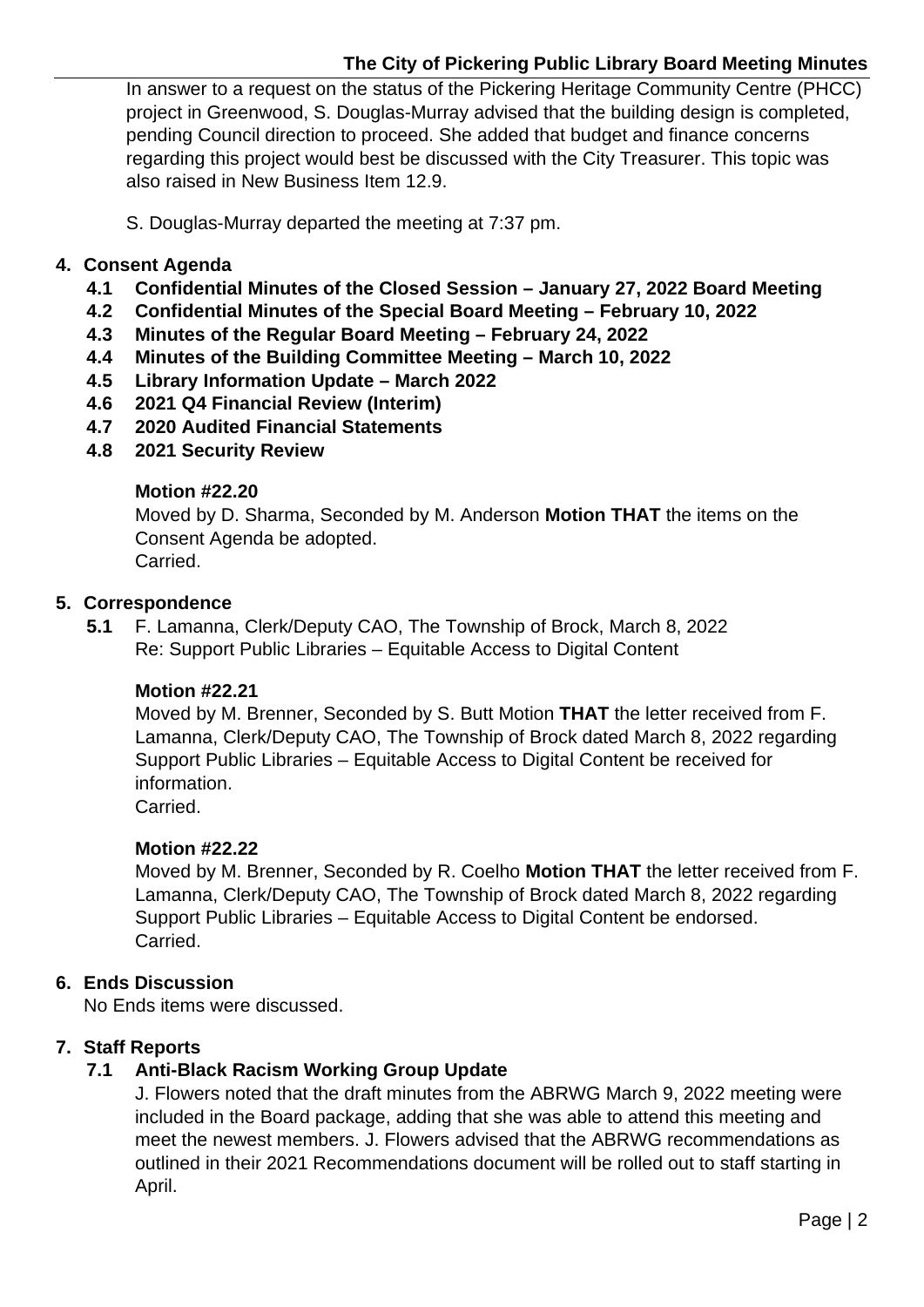# **The City of Pickering Public Library Board Meeting Minutes**

# **7.2 Impact of Pandemic Restrictions Easing**

K. Williams provided an update on the impact of pandemic restrictions easing which included reinstatement of staff telework agreements, the impact of the lifting of mask mandates in indoor settings, changes to front-of-house and staff spaces, capacity limits, resumption of in-person events, increased Maker Space hours and equipment offerings, and increased hours at George Ashe and Claremont Libraries.

In answer to a question about the sewing machines loaned out during the pandemic, K. Williams advised that of the three sewing machines loaned out, only one was returned. When the equipment was loaned out in spring 2020, the Library was aware of risk that the equipment may not be returned. She added that new and enhanced sewing machines were recently purchased and are currently available for in-library use in the Maker Space.

In answer to a question about a larger than usual turnover of staff mentioned by K. Williams in her report, K. Williams replied that this seems to be in line with what employers across industries are seeing today. She noted that the Library has not had difficulty filling positions.

## **8. Monitoring Reports – Executive Limitations**

## **8.1 EL 09 Compensation & Benefits**

R. Coelho reported that she met with J. Flowers to discuss the EL 09 Compensation & Benefits policy and monitoring report. She indicated that this policy meets the Library's needs, and evidence reflects the changing times.

## **Motion #22.23**

Moved by R Coelho, Seconded by A. Maginley **Motion THAT** the Board adopt Executive Limitation EL 09 Compensation & Benefits Monitoring Report as presented; and **THAT** the Board adopt Executive Limitation EL 09 Compensation & Benefits Policy as presented, the Policy being complete, sound, and effective. Carried.

## **9. Board Committee Reports**

## **9.1 Report of the Board Building Committee**

D. Sharma reported that the Board Building Committee meet on March 10, 2022. Meeting minutes were included in the Board package.

D. Sharma reported that at the March 11, 2022 In-Camera Council meeting, it was decided that the City Centre project be put on pause pending review of the finances. M. Brenner elaborated on the context behind this decision.

D. Sharma indicated that the Board Building Committee's mandate may now be complete, signaling the end of the committee. It was decided that with other things to discuss, such as PHCC, and to ensure that the Board stay at the forefront of any building activities, the Board Building Committee will continue as an ongoing subcommittee of the Board. Thanks was extended to everyone who has put in their time and effort into this Committee to date.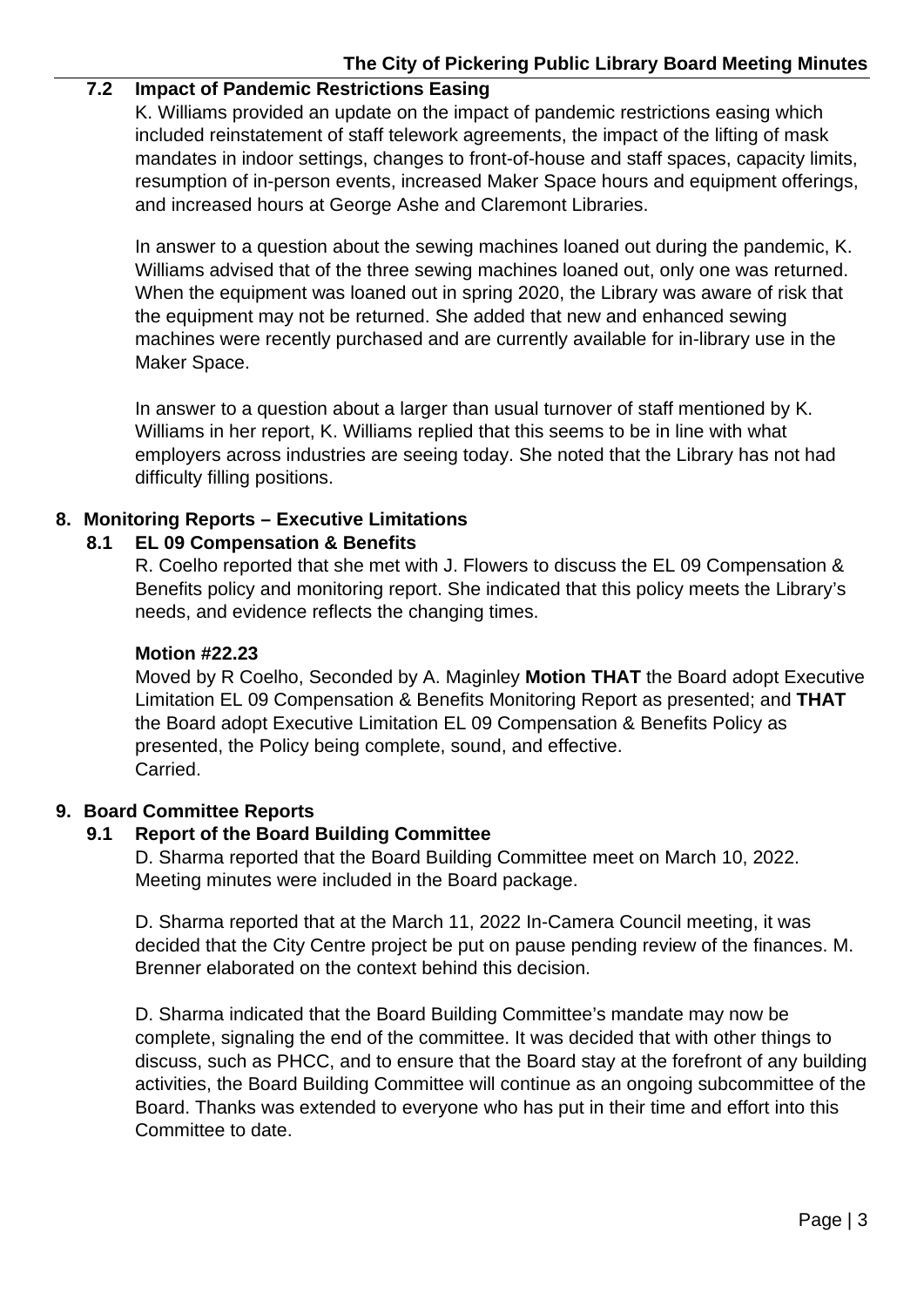#### **9.2 Report of the MOU Ad Hoc Committee**

R. Coelho advised that there were no updates; most recent updates were provided at the last Board meeting.

#### **10.Governance**

No governance items were discussed.

#### **11.Board Policy Review**

**11.1** Executive Limitations policy **EL 01 General Executive Constraint** will be discussed at the next Board meeting. All members to review prior to the next meeting. Discussion will be led A. Maginley.

#### **12.New Business**

#### **12.1 Member Community Reports**

M. Anderson was pleased to have been a judge at the recent Science Fair noted in the Board report. She reported that this was a well-organized and inspiring event.

#### **12.2 Board Resignation**

S. Sheehy advised that Board Member D. Barham has resigned from the Board effective April 1, 2022.

#### **12.3 Board Vacancy Information Session**

S. Sheehy reported that she and J. Flowers hosted an information session for residents interested in filling the Board vacancy due to D. Barham's resignation. A similar session is planned for later this year in anticipation of a new Board being appointed following this year's municipal election.

#### **12.4 Support for Ukraine**

As a follow up to a question raised at last month's meeting J. Flowers reported on some of the activities the Library has initiated to provide the community with context for the conflict with Russia.

#### **12.5 Format of Future 2022 Board Meetings**

J. Flowers reported that from the results of the survey completed by Board Members to determine the preferred format of future Board meetings, a hybrid meeting format would be tested in April. The meeting will take place in the Central Library auditorium, which has cameras in place to accommodate those joining virtually. Any questions regarding logistics can be directed to J. Flowers.

#### **12.6 Vaccination Policy**

In consideration of the updated provincial guidelines, J. Flowers reported that there will not be any formal changes to the vaccination policy for the time being but did note that the requirement for unvaccinated staff to do regular testing is suspended until further notice.

## **12.7 Community Celebration**

J. Flowers advised that a community celebration event, highlighting the removal of late fees is being planned, pending approval of the budget by Council. She shared some preliminary ideas for this event tentatively planned for May or June of this year.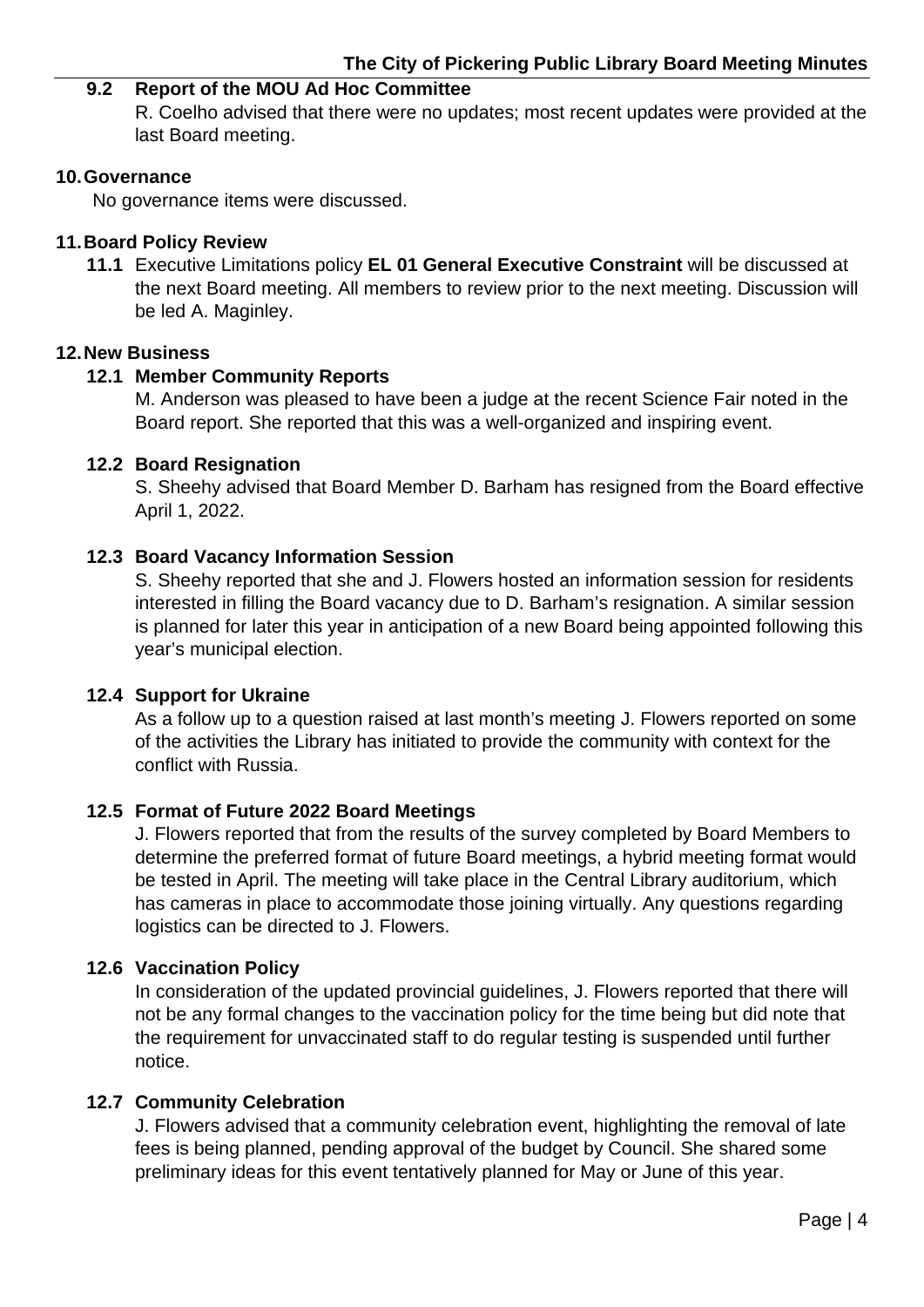In answer to a question about the removal of fees possibly disincentivizing clients to return materials on time, J. Flowers reported that a study done during the pandemic (when fees had been waived) revealed that there was no difference in the time taken to return materials compared to when fees were in place. She added that updated procedure states that when items are more than 3-weeks past due, clients will be charged as if materials are lost. This will create an incentive for clients to return materials in a timely manner and, once materials are returned, the lost materials charges will be reversed.

# **12.8 Community Partnerships**

M. Brenner and S. Butt shared with the Board that as Councillors they have seen a recent increase in requests from community associations to provide resources/packages for their communities. With information about the library being included in these packages, it was noted that this was a great opportunity to build community partnerships and to build awareness of all that we do at the library.

In a related note, M. Brenner reported that he, along with S. Butt, attended the recent ribbon cutting at Amica Pickering. In touring the facility and speaking with representatives there, he suggested that there could be partnership opportunities between Amica and the Library available. J. Flowers advised that S. Yung, Manager of Community Engagement & Marketing, has been in conversation for the past few months with the Care Coordinator at Amica. Partnership opportunities are being explored and there is hope that a strong relationship with Amica will be built in the coming months once the facility has opened.

J. Flowers thanked the Councillors and the Board for their ongoing support and desire to explore and build meaningful community partnerships.

# **12.9 Pickering Heritage Community Centre (PHCC) Project**

Picking up on question asked of S. Douglas-Murray during her presentation, M. Brenner wanted to reiterate he, and S. Butt, feel very strongly that as an approved, and budgeted item, discussion on proceeding with the PHCC project needs to brought back to the forefront. He expressed concern that delays in proceeding with this project could possibly result in losing the grant funding already received. He noted that this is a very important project as it could serve the currently underserved north Brock Road community. M. Brenner advised that if any follow up was required after the budget passed at the next Council meeting, it will be added to the April Library Board agenda.

# **12.10K. Williams Retirement**

S. Sheehy advised the Board that this was K. Williams last Board meeting before her retirement. Appreciation was extended to K. Williams for her leadership, work on the Linkages committee, and making community connections, and for the support she provided to the Board over the years.

# **13.Confidential Matter**

No confidential matters were discussed.

# **14.Date of Next Meeting and Adjournment**

The next Board meeting will be held on Thursday, April 28 at 7:00 pm as a hybrid meeting.